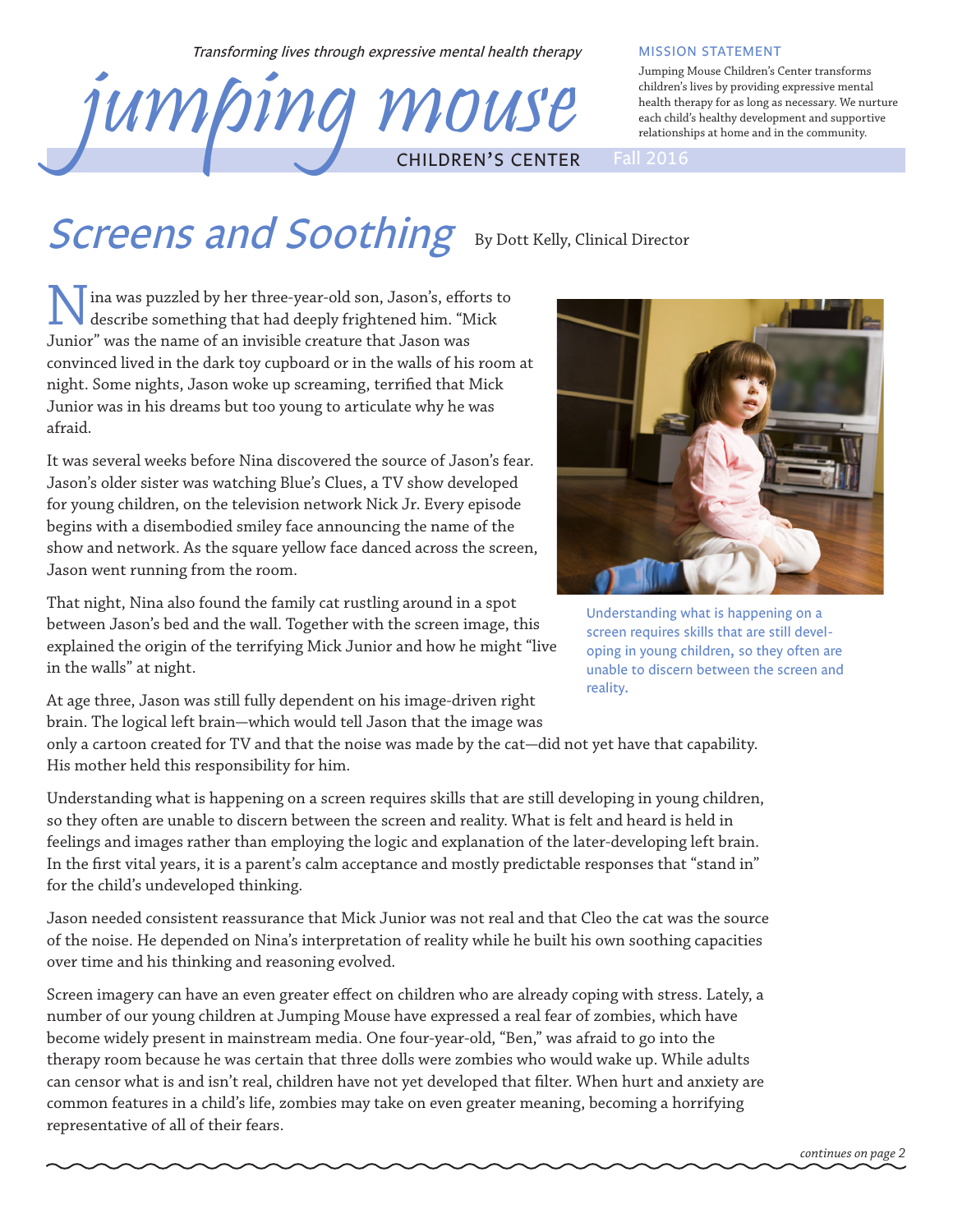### **Screens and Soothing** *continued from page 1*

These emotional responses might seem harmless. However, when a child has experienced trauma, the parent or caregiver who might allay fear often is absent—or may even be the creator of the fear. The young child's feelings and images become overwhelming. Without an interpreter—as Nina became for Jason—it is difficult for a child to learn to think about her emotions. It is confusing on several personal levels when only the right, nonverbal brain absorbs an image of people who are shot on a screen and then return, alive, for the next level of the game. How do we die and come back? What then makes us safe? Who exactly are these images? Are they human? Are they nearby? What makes them appear?

While monitoring screen time is important, mentoring a child as he or she builds her thinking and reasoning also is essential. Too little sympathy and help from a caregiver creates overwhelming anxiety and a distorted reality for the child. Yet, with safe support, children can solve their own dilemmas and fears in original ways that may seem wise and make us smile.

Four-year-old Ben's therapist silently wondered if the "zombie" dolls held Ben's big, unsafe feelings about a new person and place—the therapist and therapy room. The therapist slowly took a blanket, covered the dolls in the therapy room, and asked whether that helped. Ben decided that the dolls needed to be outside the room for just one session. What had made them potentially safe was the therapist's serious, gentle, and clear response to Ben's concerns.

Children absorb and understand much more than we often realize. If we meet their fears with compassion and respect, we may be surprised at what we can learn.

#### Helping a child cope with media-induced fears

There are several different ways to address a child's fear, that depend on a child's age and maturity level. Here are a few:

- **• Respect their fear:** Don't tell kids that they are being silly, unreasonable or "babies" if they are frightened. Responses like this give kids the message that they will have to hide their fears from you.
- **• Help them deal with fear:** Adults can help young children manage their fear by preparing them for potentially frightening events or images. If you are watching a TV show or movie where a character is in danger, don't worry about spoiling the suspense if your child asks if the character will be all right. It's more important to defuse their fear by reassuring them.
- **• Parent co-viewing:** Watching television and movies *with* your kids is a great way to be proactive. If frightening, disturbing or violent images come across the screen, don't just change the channel. Instead, take the opportunity to discuss the content with your child and help them work through any fears or worries they might have.

\* Excerpted and adapted from "Dealing with Fear and Media" (http://mediasmarts.ca/tipsheet/dealing-fear-and-media)

#### **Jumping Mouse Children's Center**

1809 Sheridan Street Port Townsend, WA 98368 (360) 379-5109

www.jumpingmouse.org info@jumpingmouse.org

#### **Staff**

FOUNDER AND CLINICAL DIRECTOR Dott Kelly EXECUTIVE DIRECTOR Kris Becker OFFICE SPECIALIST Candy Carter DEVELOPMENT DIRECTOR Jenny Manza

Jumping Mouse is inspired by a Native American legend of a small creature who dreams of a new way. He journeys into the world beyond the familiar, with compassion and awareness. He grows, discovers his strengths, and transforms into Eagle. Like the myth, our children's center is about offering the tools that will assist each child in meeting the challenges of daily life.

**THERAPISTS** Eric Johnston Brigid Mosher Catharine Robinson Steve Roe Selena Sena-Hopkins Llory Wilson SOCIAL WORKER Lianne Perron VOLUNTEER THERAPISTS Mike Smith Arielle Wortman

#### **Board**

PRESIDENT: Kitty Knapp TREASURER: Coe Hutchison SECRETARY: Jan Garing **MEMBERS** Juelie Dalzell Dunia Faulx Craig Isenberg Joe Mattern John Nowak Bev Schaaf Patti Smith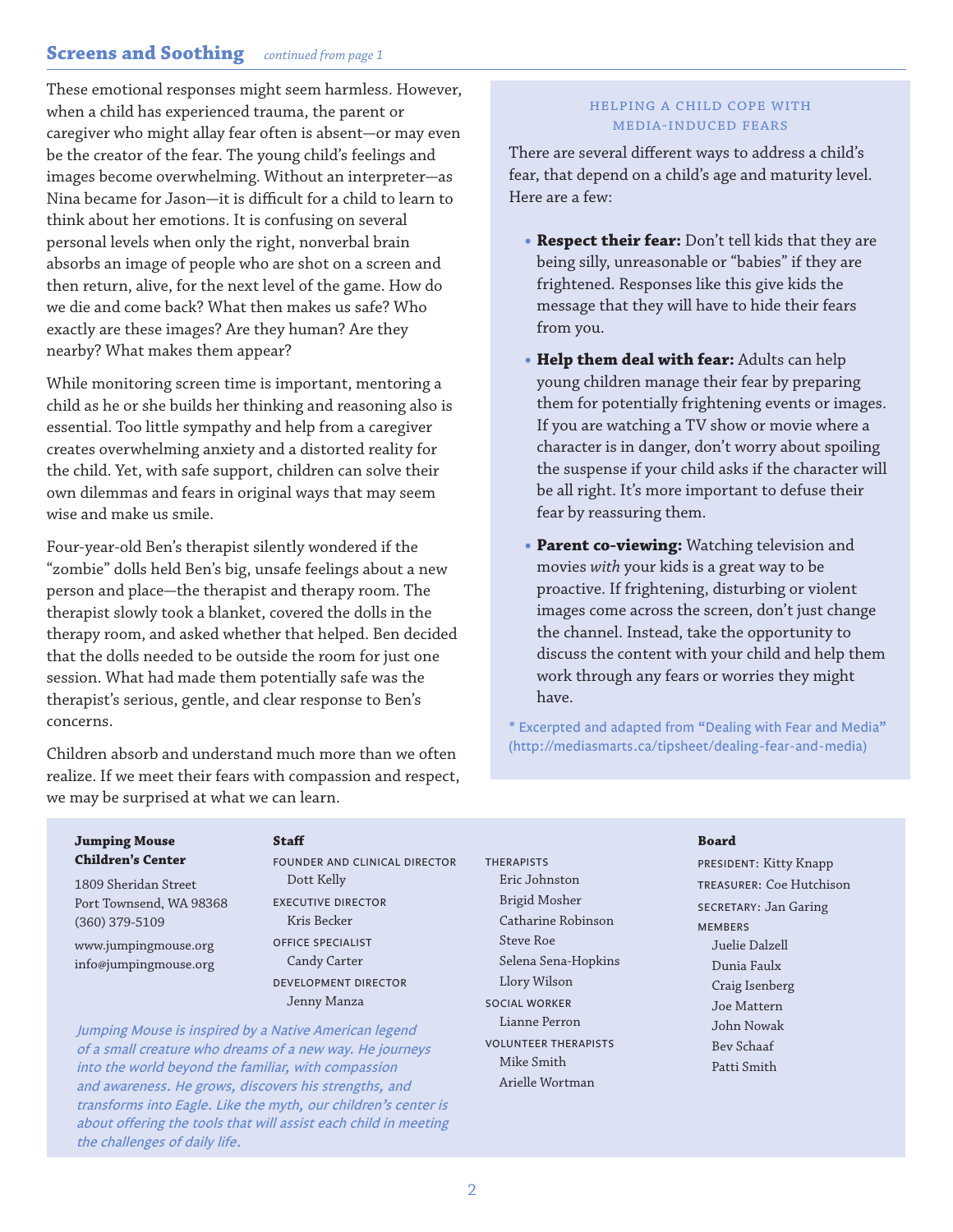

*feel happy!" ~ Eight-year-old*



**You help kids heal when you donate today!**

**"I am in a cocoon right now. But I'm going to come out soon."** 

~ Seven-year-old at Jumping Mouse